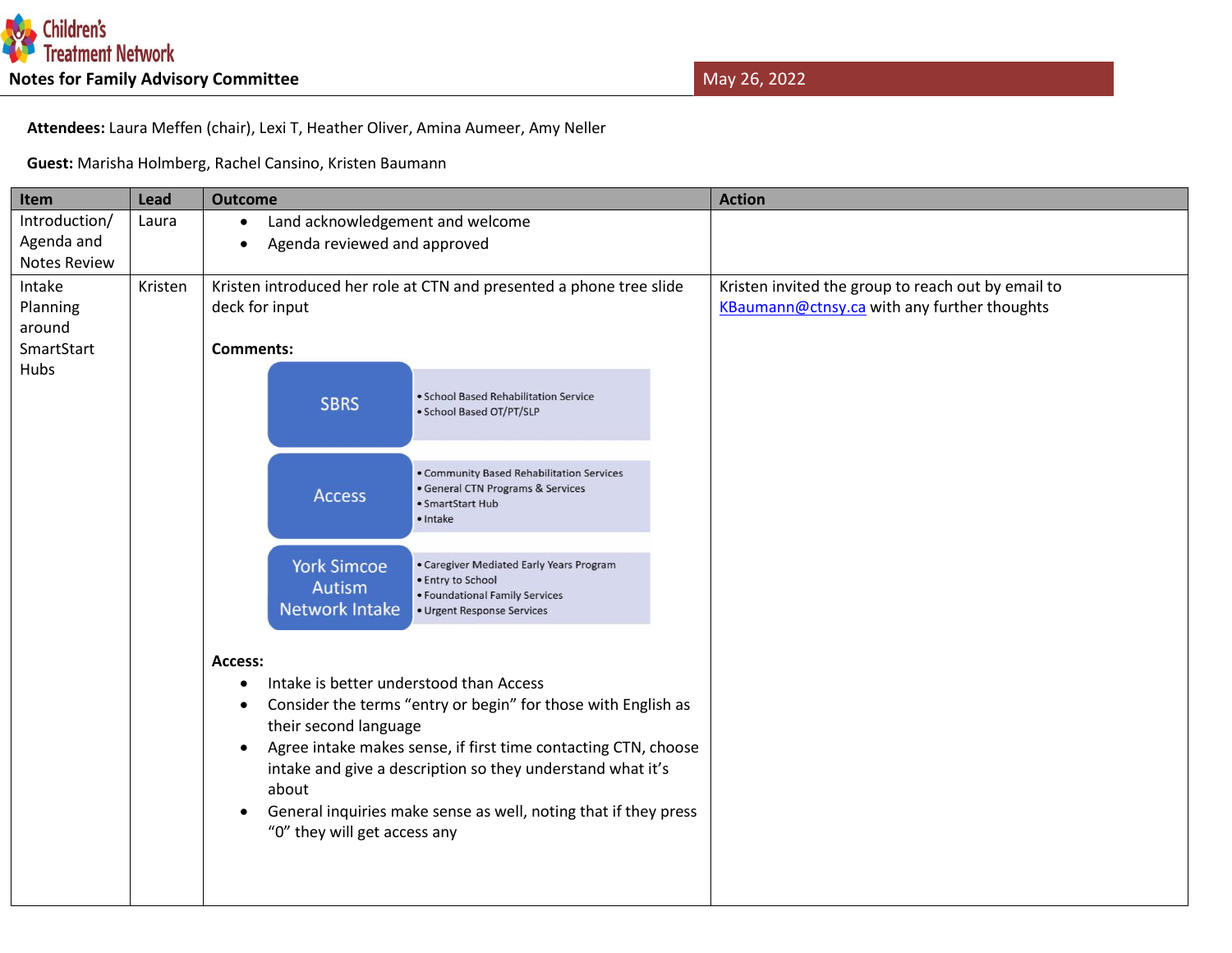

## **Notes for Family Advisory Committee May 26, 2022**

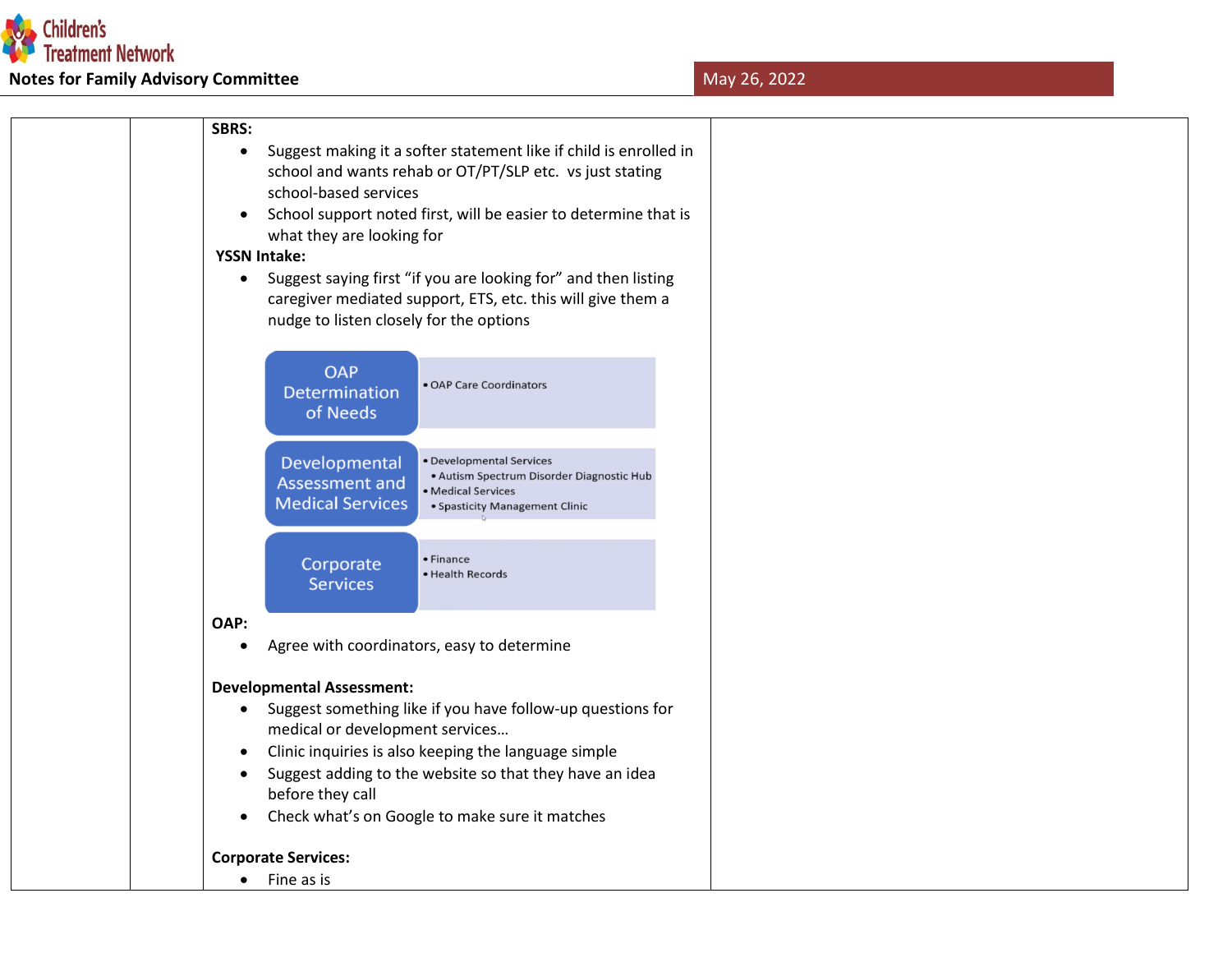

|                                     | Kristen asked the group about their thoughts on dialing 0 for the<br>operator at the start or end of the menu.<br>Comments:<br>What about an option for chat function on the website? Could<br>$\bullet$<br>direct them from there<br>Good point about Google, suggest investing in Google adds<br>Suggesting adding an accessible door to the slide with the<br>door pictures                                                                                                                                                                                                                                                                                                                                                                                                                                                                                                                         |                                                                                             |
|-------------------------------------|--------------------------------------------------------------------------------------------------------------------------------------------------------------------------------------------------------------------------------------------------------------------------------------------------------------------------------------------------------------------------------------------------------------------------------------------------------------------------------------------------------------------------------------------------------------------------------------------------------------------------------------------------------------------------------------------------------------------------------------------------------------------------------------------------------------------------------------------------------------------------------------------------------|---------------------------------------------------------------------------------------------|
| Proposed<br>Rachel<br>Accessibility | Rachel introduced her role at CTN. Rachel shared the below slide deck<br>for feedback around any barriers that the brainstorming team may                                                                                                                                                                                                                                                                                                                                                                                                                                                                                                                                                                                                                                                                                                                                                              | Rachel invited the FAC to reach out by email with any further<br>feedback RCansino@ctnsy.ca |
| Plan                                | have missed<br>PDF<br>Accessibility<br>Planning_FAC.pdf<br>Comments:<br>Architecture:<br>Amina noted certain locations have an accessibility wave at<br>$\bullet$<br>the door however the layout doesn't have enough room to<br>allow full access to turn chair fully to the left, consideration<br>for left-handed individuals<br>Lexi noted that the buttons that open two doors at the same<br>time usually do not leave enough time to go through the<br>second door before it starts to close<br>Consider the steepness of ramps and walls near the ramps<br>that could run risk of slamming into. For consideration of<br>onsite locations<br>Lexi noted having an emergency plan for fires upstairs with a<br>wheelchair<br>Laura noted that the radius for children in wheelchairs to get<br>through doors, bathrooms, elevators etc. as the wheelchair<br>gets longer as the child gets older |                                                                                             |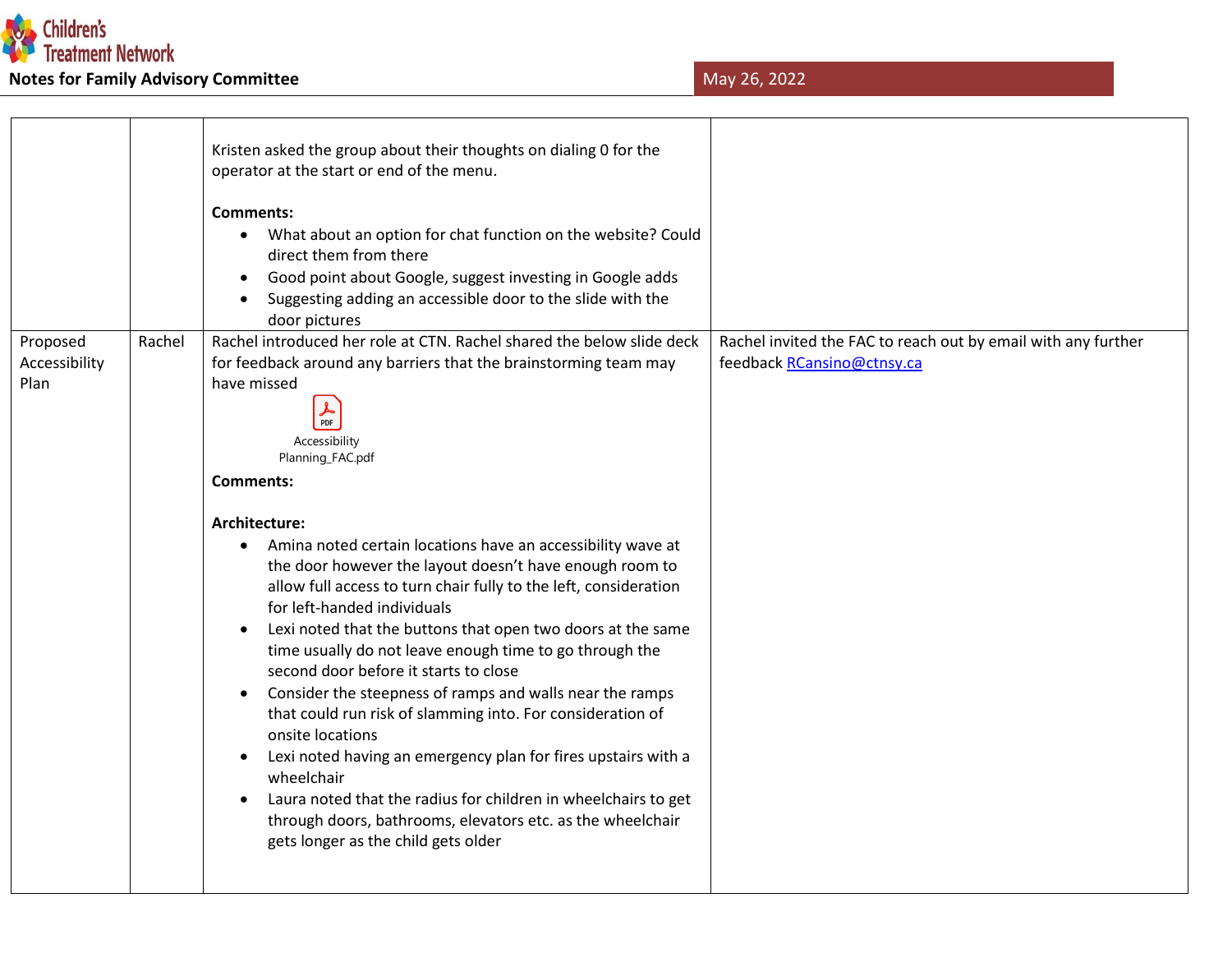

|                      |         | <b>Environmental:</b>                                            |                                                               |
|----------------------|---------|------------------------------------------------------------------|---------------------------------------------------------------|
|                      |         | Options for sensory issues? Such as having lamps instead of      |                                                               |
|                      |         | overhead lights                                                  |                                                               |
|                      |         | <b>Attitude:</b>                                                 |                                                               |
|                      |         | Suggest being conscience of how other cultures might think       |                                                               |
|                      |         | and approach disabilities                                        |                                                               |
|                      |         | Recognize parents have limitations and other things going on     |                                                               |
|                      |         | <b>Communications:</b>                                           |                                                               |
|                      |         | Suggest the logo include the words Children's Treatment          |                                                               |
|                      |         | Network and make the logo for CTN bigger                         |                                                               |
|                      |         | Transportation:                                                  |                                                               |
|                      |         | Suggesting having a short list of volunteers who can bring       |                                                               |
|                      |         | equipment                                                        |                                                               |
|                      |         | <b>Community integration:</b>                                    |                                                               |
|                      |         | Working with communications dept to get word out about           |                                                               |
|                      |         | <b>CTN</b>                                                       |                                                               |
| Strategic            | Marisha | Marisha reviewed the below strategic planning feedback document  |                                                               |
| Planning             |         |                                                                  | Marisha invited the FAC to provide written feedback using the |
| Feedback             |         | $\frac{1}{\text{PDF}}$                                           | below feedback grid or by email at MHolmberg@ctnsy.ca         |
| (from March          |         | 21CTN001- Strategic                                              |                                                               |
| $17^{th}$ )          |         | Plan_Final Draft.pdf                                             | Feedback Grid:                                                |
|                      |         | Comments:                                                        | $\frac{1}{\text{PDF}}$                                        |
|                      |         |                                                                  |                                                               |
|                      |         | Suggest changing "kids" to "children". Child/children is more    | Strategic<br>Planning_FeedbackGr                              |
|                      |         | formal, kiddo/kid informal (therapist talk, etc.)                |                                                               |
|                      |         | Changing language under innovation to note space to              |                                                               |
|                      |         | experience live, something along those lines                     |                                                               |
|                      |         | Under collaboration, add something about shared life             |                                                               |
|                      |         | collaboration (in reference to talking to therapist about        |                                                               |
|                      |         | weekend etc.) and supporting one another in a safe space         |                                                               |
|                      |         | Under the responsibility tab, thinking is that for CTN one       |                                                               |
|                      |         | responsibility is to advocate for families                       |                                                               |
|                      |         | Noting need for special access to virtual space for service and  |                                                               |
|                      |         | participation and including how to access CTN support            |                                                               |
| AGM and              | Heather | Heather presented the FAC highlights from meetings over the last | Laura will finalize the content of the slide deck and send to |
| <b>Annual Report</b> |         | April 2021 - April 2022.                                         | Heather for photos and finesse and the FAC members for their  |
|                      |         |                                                                  | information.                                                  |